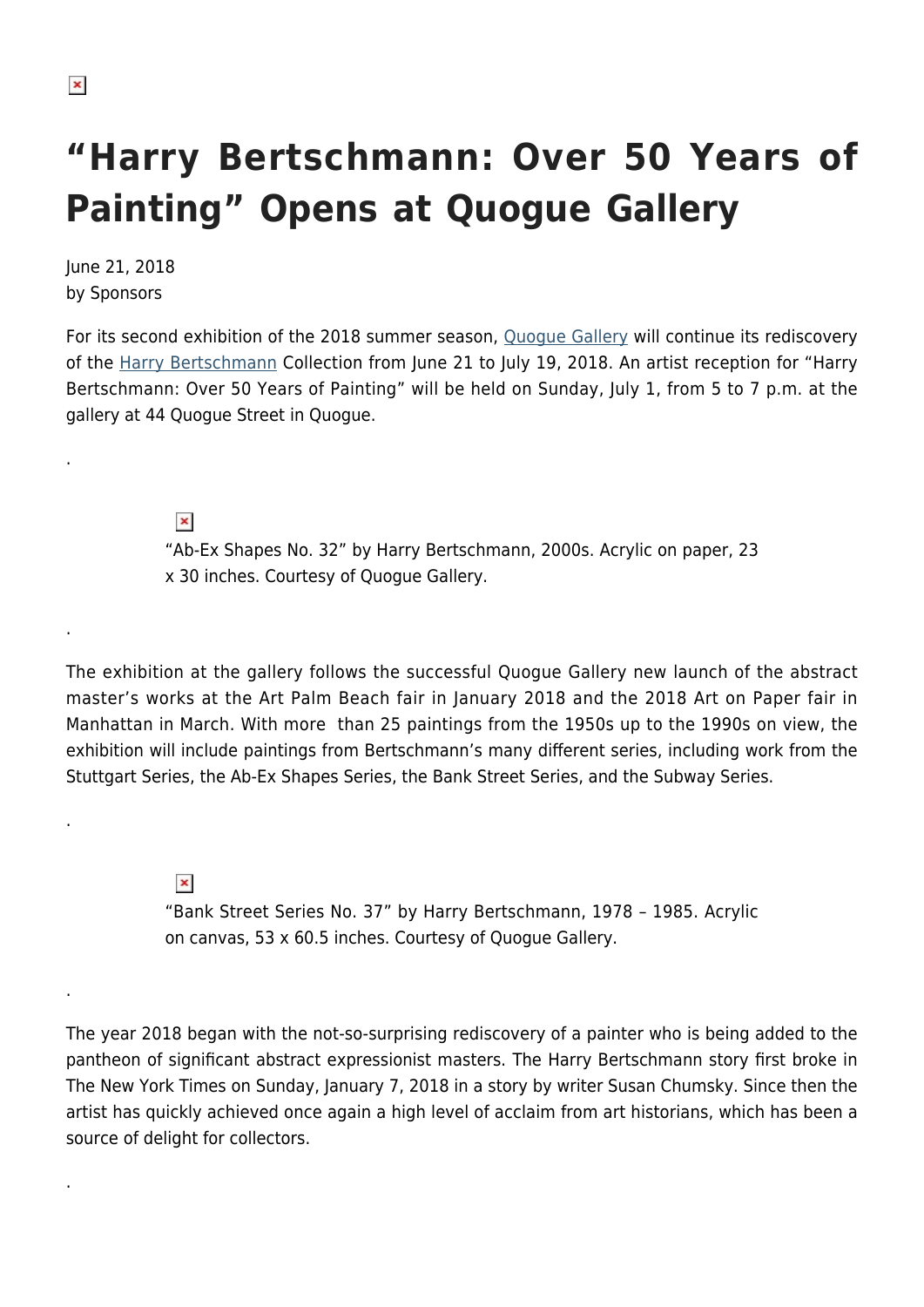"Stuttgart Series No. 37" by Harry Bertschmann, 1958. Casein dry pigments on paper board, 18 x 25 inches. Courtesy of Quogue Gallery.

The 87-year-old Bertschmann enjoyed many solo exhibitions at museums and galleries during the 1950s. In 1958 the jury of the prestigious Carnegie International selected him as its youngest exhibitor—and one of his large abstract expressionist paintings hung beside those by Mark Rothko, Franz Kline, Barnett Newman, Philip Guston, and Robert Motherwell. He was represented by the Howard Wise Gallery in New York City for eight years, and in 1961 Bertschmann's solo exhibition followed one for Elaine de Kooning.

 $\pmb{\times}$ 

 $\pmb{\times}$ 

.

.

.

.

.

"Underground Series No. 4" by Harry Bertschmann,1970s. Acrylic on paper, 25.25 x 40.25 inches. Courtesy of Quogue Gallery.

After settling in Greenwich Village in the early 1960s, Bertschmann drifted from the gallery scene because he was leading a creative double life. His training at the famous Basel School of Design led him to become an innovator in graphic design, and many of his commercial logos and packaging designs have become pervasive in American culture. The logos and packaging for Kent and Newport cigarettes, Nestlé's, and Bufferin are but a few of his creations. In 1997 the artist was honored with a retrospective in Basel. Despite earning a living from his commercial projects, he was resolute in painting every day.

Art critic and historian Prof. Robert C. Morgan described Bertschmann's vision as "abstract gestural signs that suggest a language … Bertschmann is essentially an art world outsider looking inward. He is a seasoned artist, a highly creative artist, an articulate individual, and a nearly obsessive worker, always willing to stand back and examine what he does before moving ahead. He is also an exemplary draughtsman … His atelier is a phenomenon to behold."

 $\pmb{\times}$ 

"Haiku Series No. 51" by Harry Bertschmann, 2004. Acrylic on paper, 7 x 10.75 inches. Courtesy of Quogue Gallery.

ABOUT QUOGUE GALLERY